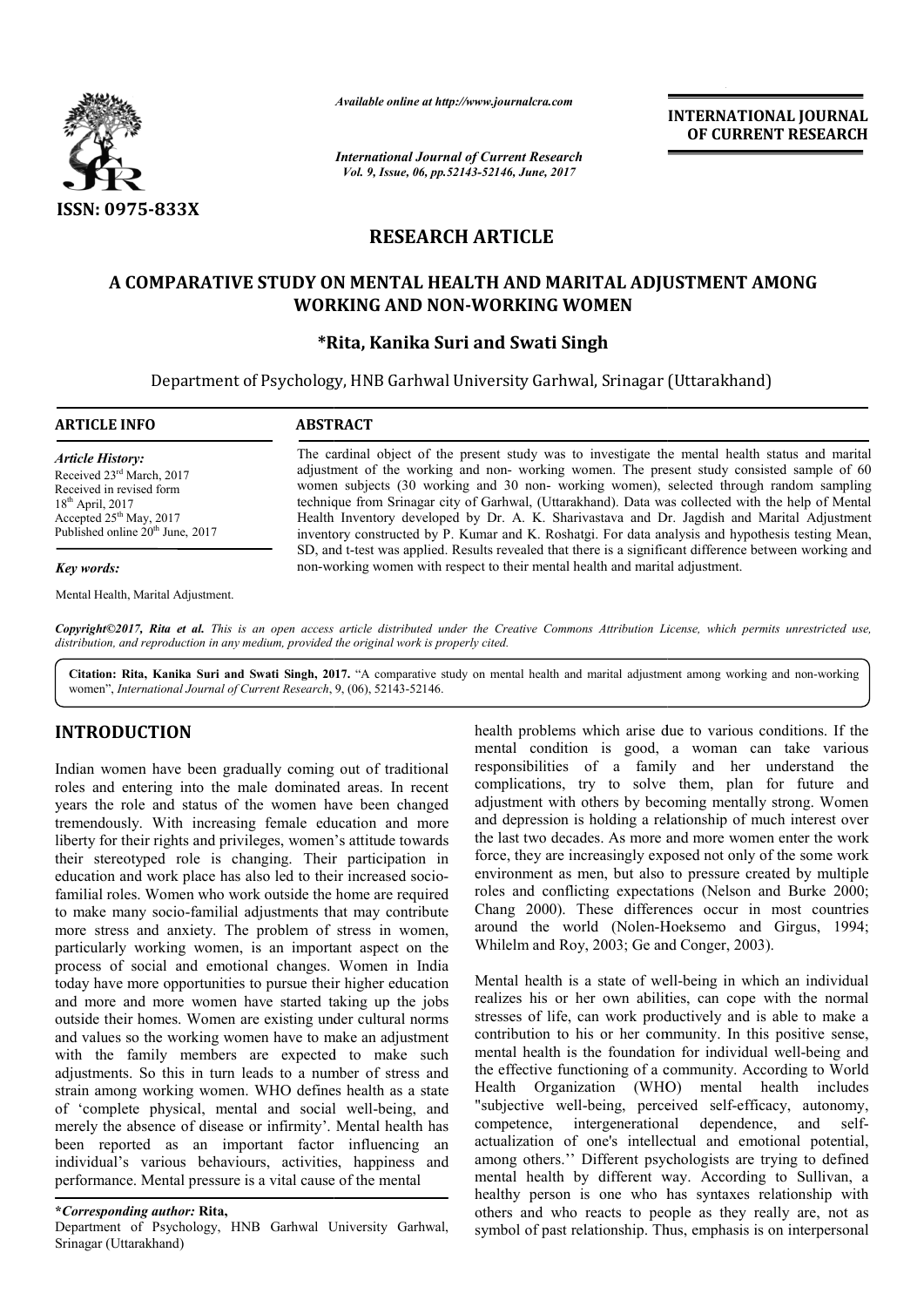relationship. Alder defined a healthy personality as one which experiences a sense of identification against infantile feeling of inferiority and helplessness. Mental health can be defined as the ability to make adequate social and emotional adjustments to the environment, on the plane of reality. In other words it is the ability to face and accept the realities of life (Bhatia, 1982). Mental health is that behavior, perception and feeling which determines a person's overall level of personal effectiveness, success, happiness and excellence of functioning. It depends on the development and retention of goals that are neither to high not low to permit realistic successful maintenance of belief in one's self as worthy, effective human being and marital adjustment is the state in which there is an overall feeling in husband and wife of happiness and satisfaction with their marriage and with each other.

In a book entitled mental hygiene in public health P. V. Lewkan has written that mentally healthy individual is one who is herself satisfied, lives peacefully with his neighbors, makes healthy citizens of his children and even after performing these fundamentals duties has enough energy left to do something of benefit to society? Possessing mental health, an individual can adjust properly to his environment, and can make the best effort for his own, his family's and his society's progress and betterment. The chief characteristic of mental health is adjustment. The greater the degree of successful adjustment the greater will be the mental health of the individual. Lesser mental health will lead to less adjustment and greater conflict. With regard to marital adjustment we may say that it is the state in which there is an overall feeling in husband and wife of happiness and satisfaction with their marriage. Important junctures in everyone's life (especially women) are birth, marriage, occupation and death. Talking about marriage as an institution, we can say that it changes the life of any individual, especially women, dramatically. They have to go through plenty of changes. Women after marriage have to carry the burden of dual responsibilities. One is to take care of the biological parents and in addition to that they also have to equally take care of their parents-in-law. Women have to go through a lot of mental struggle in order to be a balancing force and solving all the domestic problems with extreme maturity.

Marital adjustment is 'the state in which there is an overall feeling in husband and wife of happiness and satisfaction with their marriage and with each other (Thomas, 1977). Issues of work and family have always been important, but social changes in the institutions of both work and the family have interacted to increase their salience for adults in many societies. Marriage is a social security for all the individuals, i.e. society through marriage system provides security of needs and cares thereby its existence and prosperity is secured. Marriage is for pleasure, happiness and peace of mind on account of satisfaction through interactions with others, trust, under- standing and fulfilling social obligations and enriching personality development (Goel, 2013).Marital adjustment is a process which is created during couples' life because it is necessary for taste conformity, person 'straits recognition, behavioral rules creation and relational models formation. Thus, marital adjustment is an evolutional process between a couple (Aminjafari, 2012). Marital adjustment has been related to personality, job & home stresses, mental illness, depression, education, sex role attitude, happiness and success in life. Marital adjustment has been related to personality, job & home stresses, mental illness, depression, education, sex role attitude,

happiness and success in life (Hashmi *et al*, 2007). The present study is an attempt to investigate marital adjustment among working women. Working women at present are more prone to marital adjustment problems because they have to work in two environments, one is the work environment and the other is home environment.

In India Most people marry with bundles of expectations, some of them are realistic but most of them are unrealistic to the core. This kind of situation makes marriage a very complex affair. 'Marital adjustment' as a phrase itself is questionable because adjustment is supposed to be a temporary thing whereas marriage is a life time commitment. One should not have to even think of adjusting as it only aggravates the problems. Marriage as a decision calls for extreme maturity. If taken under severe pressure, it may lead to disastrous situations especially for women. It actually works and grows as undetected cancer that kills slowly, softly but surely. Perhaps half of the adults suffering from severe stress blame the deteriorating relationships on their spouse. Looking at the growing rate of divorces, court cases for alimony, physical abuses and single parents; it does seem as if handling a relationship can be a tricky and often taxing issue. The possible causes can be endless. More often than not, stress arising from marital relationships is manifested in chronic disorders such as depression, insomnia and hypertension. Since a relationship depends on the nature of the persons involved, it helps to seek the middle path when the inherent individual differences surface. It often helps to change one's attitude, go for counseling or talk openly with your spouse about problems facing your relationship.

Marriage is by far the most important personal relationship for any person and has been described as the most intimate, delicate and far-reaching relationship between man and woman. The stability and continuity of a marriage is important not just to the members of the marital dyad, but to their family and community as a whole. Traditionally, in Indian culture, people expected their marriages to be arranged by their elder extended kin who continued to play a significant role in the couple's lives. Marriage has been discussed in terms of the interdependence between two individuals (Lewin, 1948) and what happens to one individual is likely to influence the other. As a function of the interdependence in relationship, the nature of the relationship may undergo transformation to accommodate the changes in the partner's health and behavioural status (Kerns & Turk, 1985). Marriage adjustment seems complex than it may appear. Basically, in marriage, two persons adjust to each other's sensory, motor, emotional and intellectual capacities. On the personality level they must adjust together to their total environment, including such matters as a new household, children, provision and preparation of food, relatives, friends, relations and work (Fonseca, 1966). There is a list of six areas of marital adjustment, which is defined by the psychologist, such as, religion, social life, mutual friends, in laws, money and sex. Another psychologist defines ten areas of marital adjustment, i.e. values, couple growth, communication, conflict resolution, affection, roles, cooperation, sex, money and parenthood. A study on marriage and marital adjustment in USA presents social activities and recreation, training and disciplining of children, religion, in law relationship, financial matters, sexual relationship, communication, mutual trust and companionship as the areas of marital adjustment.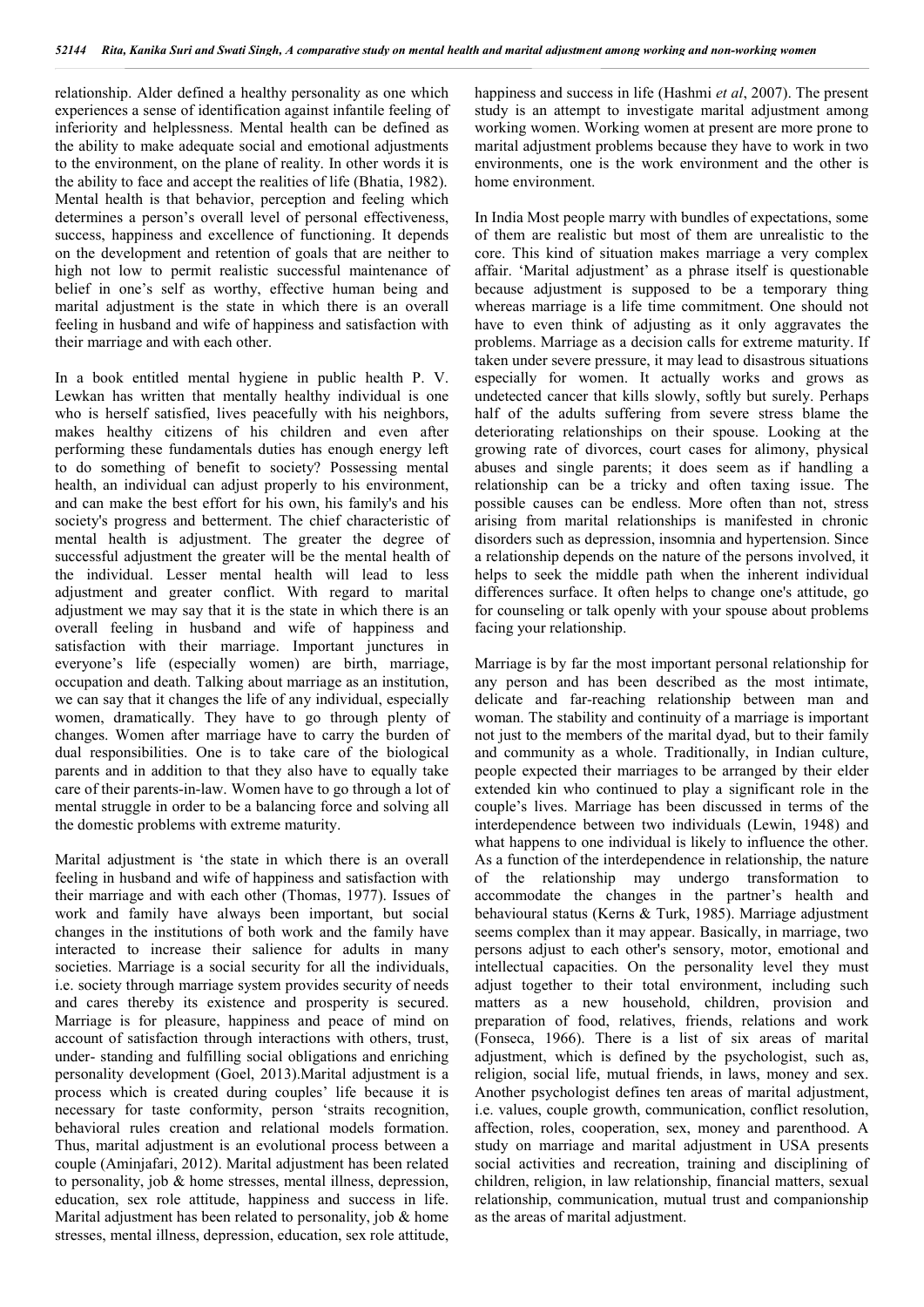According to O.P. Mishra and S.K. Srivastava in marriage husband and wife should scarifies their egoistic attitude, to avoid mutual conflicts, feel mutual satisfaction, respect the each other interest and fulfill the expectations and aspiration related to marital life, all these will work in maintaining the good marital adjustment according to him the six dimensions of marital adjustment are: 1) Feeling for spouse 2) Harmonious relations 3) Communication 4) mutual understanding 5) sexual relations 6)other factors related to the marital life. Previous research on the relationship between wife employment and marital adjustment has produced conflicting results: some investigations report a positive relationship between wife employment and marital adjustment others suggest a negative relationship.

Nathawat and Mathur did a study in India about marital adjustment and subjective well-being in Indian-educated housewives and working women. Their results indicated that working women had better marital adjustment and subjective well-being. Working women reported high scores on general health, life satisfaction and self-esteem measures & lower scores on hopelessness, insecurity and anxiety whereas the housewives had lower scores on negative affect than the working women.

#### **Methodology and Design**

**Problem: -** A Comparative Study on Mental Health and Marital Adjustment among Working and Non-Working Women.

#### **Objectives:**

- 1. To study the mental health of working and non working women.
- 2. To study the marital adjustment of working and non working women.

### **Hypotheses:**

- 1. There is no significant difference between working and non- working women on mental health.
- 2. There is no significant difference between working and non- working women on marital adjustment.

#### **Sampling:**

Present study consisting60 women's divided into two groups working and non-working women.

### **Sample**



### **Variables:**

In present study there was two experimental variables mental health and marital adjustment.

#### **Measurement Tools:**

The following tools were used the data collection.

- 1. Mental health inventory (MHI) constructed by Dr. Shrivastav & Dr.Jagdish.
- 2. Marital Adjustment Questionnaire developed by Dr. Pramod Kumar & Dr. Kanchana Rohatgi. (1999).

## **Statistical Analysis:**

3.

In this study t-test was used to analyze the data as a statistical technique.

## **RESULTS AND DISCUSSION**

**Table 1. The mental health between working and non-working women**

| Variables                          | N        | Mean             | SD.           | value | Level of<br>Significance |
|------------------------------------|----------|------------------|---------------|-------|--------------------------|
| Working Women<br>Non-Working Women | 30<br>30 | 190.27<br>185.75 | 1545<br>12.36 | 2.18  | $0.05**$                 |
| Significance level 0.05**          |          |                  |               |       |                          |

The above outcome of the study indicates that there is a difference between the working and non-working women. Working women mean was found 190.27 and SD 15.45 whereas non-working women mean is 185.75 and SD12.36. It is clear that the mental health level of non-working women is low as compared to working women. On applying t-test the numeric value that we get is 2.18 which are found significant at 0.05 level. There is significant difference between working and non-working women for mental health. So these hypotheses are rejected. On the basis of this result we can say that because of heaps of mental pressure with regard to bringing up the children maintaining pleasant relationship within lows and their relatives and above all having good compatibility with husband, extreme isolation are some factors insofar as mental health from the result that non-working women mental health is not good compared to working women. The working women had better mental health when compared to non-working women. The demographic factors such as age, education, income and number of children had a positive and significant relationship with working women and family size had negative but significant relationship with mental health of the working women.

**Table 2. The marital adjustment between working and nonworking women**

| Variables   | N  | Mean  | S.D  | t-value | Level of significance |
|-------------|----|-------|------|---------|-----------------------|
| Working     |    |       |      |         |                       |
| Women       | 30 | 24.34 | 397  | 2.46    | $0.05**$              |
| Non-Working |    |       |      |         |                       |
| Women       | 30 | 20.48 | 1.92 |         |                       |
|             |    |       |      |         |                       |

Significance level 0.05\*\*

The outcome of the present study shows (Table 2) that there is a difference between the working and non-working women in term of marital adjustment. The mean of marital adjustment of